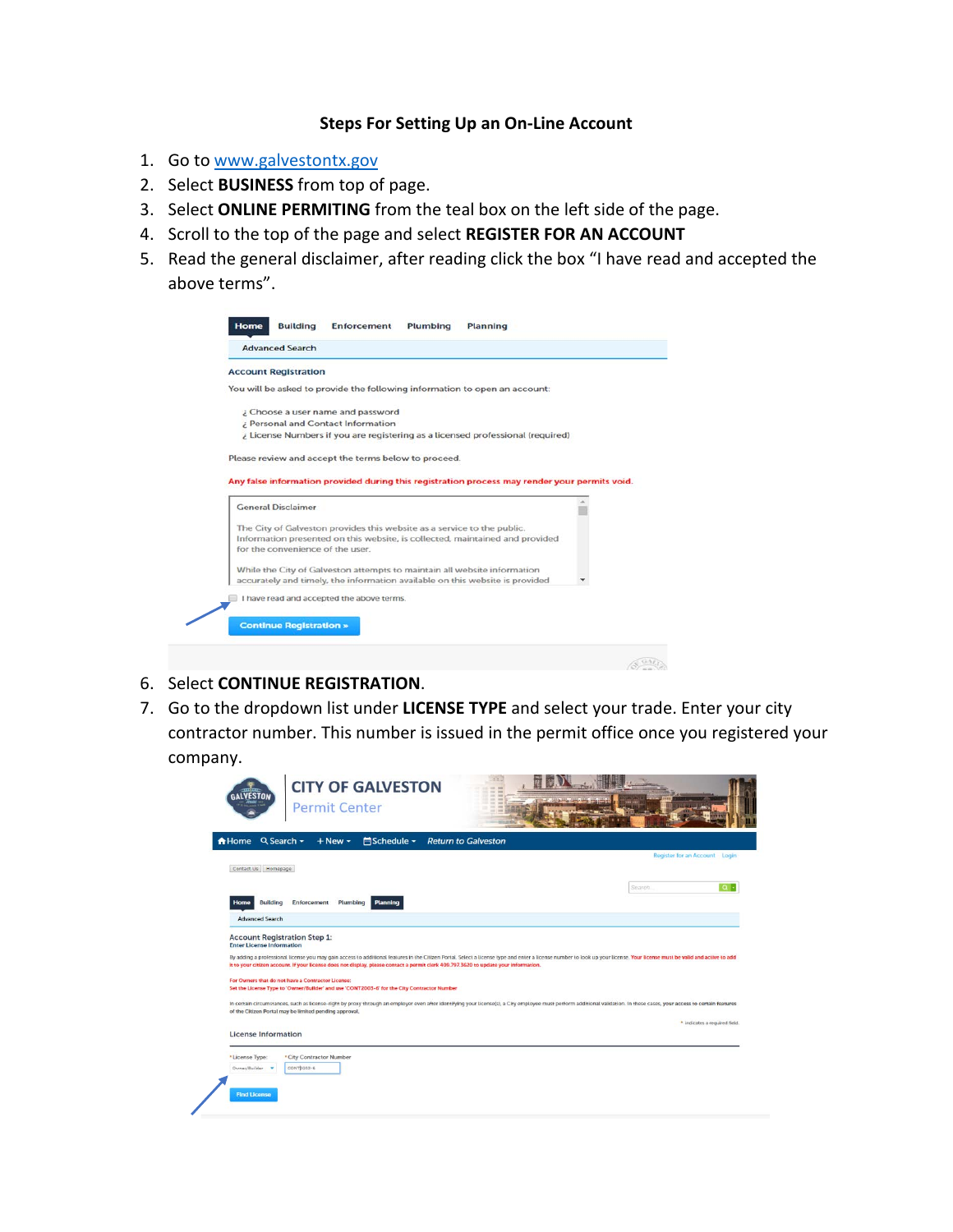\*Start with **CONT.** If you selected Owner/Builder as license type use: **CONT2003-6** for the contractor number.

- 8. Select **FIND LICENSE.**
- 9. You are now on the license information page. Go to the line that has your contractor number, type, name and select **CONNECT** at the end of the line.

### **License Information**

| To associate the license with your account, please click 'Connect' under the Action column |               |                     |               |
|--------------------------------------------------------------------------------------------|---------------|---------------------|---------------|
| Showing 1-1 of 1                                                                           |               |                     |               |
| <b>Contractor Registration Number</b>                                                      | <b>Type</b>   | <b>Name</b>         | <b>Action</b> |
| <b>CONT2003-6</b>                                                                          | Owner/Builder | <b>OFirst OLast</b> | Connect       |
|                                                                                            |               |                     |               |
| <b>Search Again »</b>                                                                      |               |                     |               |

# 10. Click **OK** in the popup window.

### 11. Select **CONTINUE REGISTRATION**.

| Home                                                                                                  | <b>Building</b>                | <b>Enforcement</b>                                              | <b>Plumbing</b> | <b>Planning</b>                                                                                                                                             |
|-------------------------------------------------------------------------------------------------------|--------------------------------|-----------------------------------------------------------------|-----------------|-------------------------------------------------------------------------------------------------------------------------------------------------------------|
|                                                                                                       | <b>Advanced Search</b>         |                                                                 |                 |                                                                                                                                                             |
| <b>Confirm License</b>                                                                                |                                |                                                                 |                 |                                                                                                                                                             |
|                                                                                                       | <b>License Look-up Results</b> | Registration" or "Add to My Licenses" to proceed.               |                 | Your search returned the following licensed professionals. If the information is incorrect, click the "Remove" button and if necessary search again below   |
| License                                                                                               |                                |                                                                 |                 |                                                                                                                                                             |
| OFirst Olast<br><b>OWNER/BUILDER</b><br><b>OAddress</b><br>Galveston TX 77570<br>Tel: 5555555<br>Fax: |                                |                                                                 |                 | <b>TX Owner/Builder</b><br><b>TX - CONT2003-6</b><br>Issued: 01/01/2003<br><b>Expires:</b><br><b>Insured Max:</b>                                           |
|                                                                                                       |                                | For Additional licenses, click the "Add to My Licenses" button. |                 |                                                                                                                                                             |
|                                                                                                       |                                |                                                                 |                 | Once you have added all licenses to your list, click the "Continue Registration" button. You will have another chance to review all your licenses at the en |

**Continue Registration »** (I am done adding licenses.)

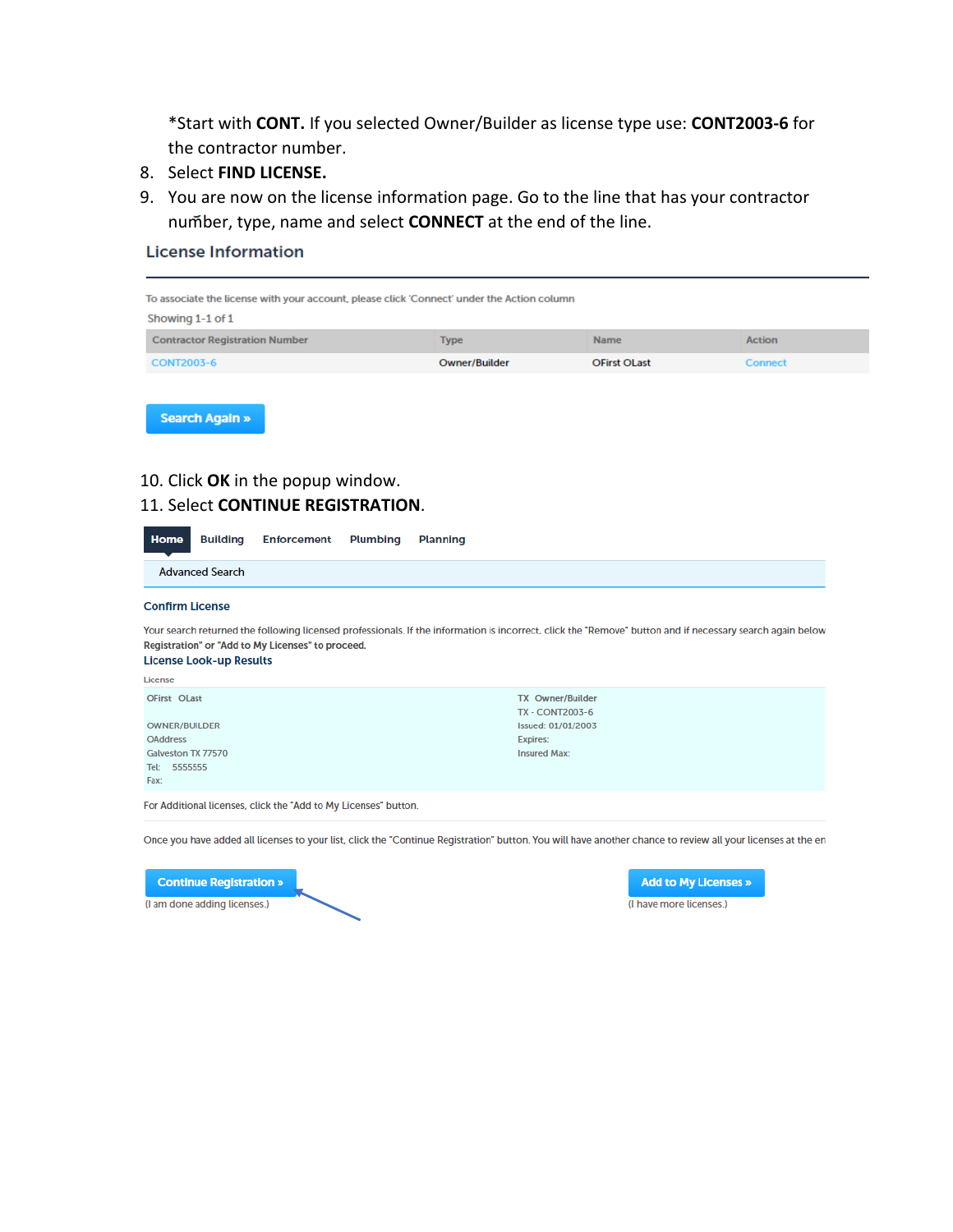12. You are now on step # 2 login information. On this page you will create your username, email, password, security question.

| * User Name:<br>avaidez<br>avaldez@galveston.gov<br>                          | Œ<br>7 |
|-------------------------------------------------------------------------------|--------|
| * E-mail Address:<br>· Password:<br>* Type Password Again:                    |        |
|                                                                               |        |
|                                                                               |        |
|                                                                               |        |
|                                                                               |        |
|                                                                               |        |
|                                                                               |        |
|                                                                               |        |
| * Enter Security Question:                                                    | Œ      |
| where do it work?                                                             |        |
| * Answer:                                                                     |        |
| city of galveston                                                             |        |
| <b>Contact Information</b><br>Choose how to fill in your contact information. |        |

- 13. Click **SELECT FROM…**
- 14. Select **CONTINUE REGISTRATION**.
- 15. A pop-up window will appear, go to the drop-down list under **TYPE** and select one of the opinions.

| <b>Select from Professionals</b><br>$\times$<br>OWNER/BUILDER OFirst OLast Owner/Builder CONT2003-6<br>*Type:<br>--Select--<br><b>Continue</b><br><b>Discard Changes</b> |  |
|--------------------------------------------------------------------------------------------------------------------------------------------------------------------------|--|
|                                                                                                                                                                          |  |
|                                                                                                                                                                          |  |
|                                                                                                                                                                          |  |
|                                                                                                                                                                          |  |
|                                                                                                                                                                          |  |
|                                                                                                                                                                          |  |
|                                                                                                                                                                          |  |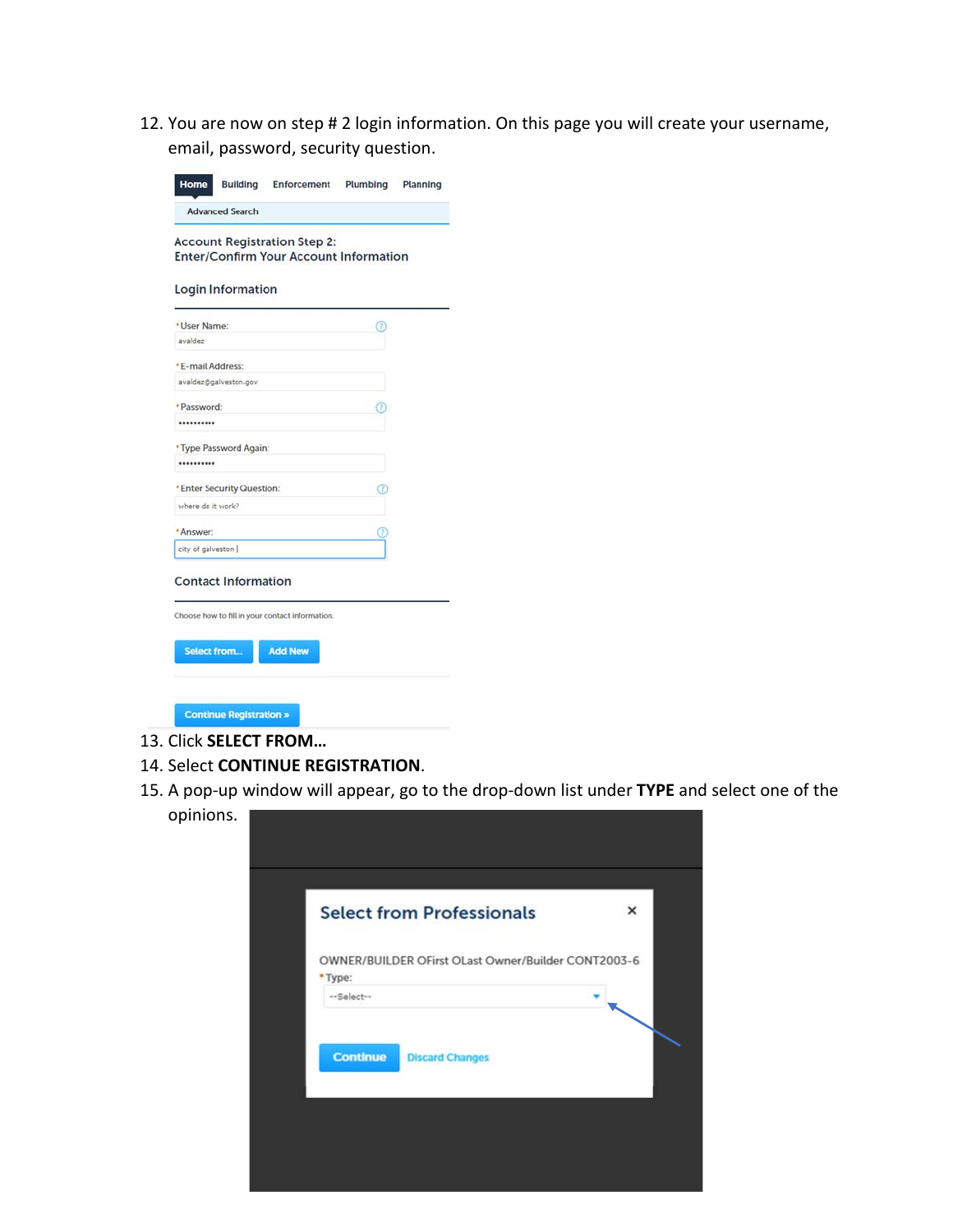16. You are now on Contact Information. On this page you will need to fill out **FIRST, LAST ADDRESS, CITY, STATE, ZIP, AND EMAIL.** 

|                  | nforcement Plumbing        | Planning               |          |               |  |                |
|------------------|----------------------------|------------------------|----------|---------------|--|----------------|
|                  | <b>Contact Information</b> |                        |          |               |  | $\pmb{\times}$ |
| on St            |                            |                        |          |               |  |                |
| ir Acc           | *First:                    | Middle:                | * Last:  |               |  |                |
|                  | OFirst                     |                        | OLast    |               |  |                |
|                  | Name of Business:          |                        |          |               |  |                |
|                  | OWNER/BUILDER              |                        |          |               |  |                |
|                  | *Address Line 1:           |                        |          |               |  |                |
|                  | OAddress                   |                        |          |               |  |                |
|                  | * City:                    | *State:                | *Zip:    |               |  |                |
|                  | Galveston                  | TX                     | 77570    |               |  |                |
|                  | Home Phone:                | Work Phone:            |          | Mobile Phone: |  |                |
|                  | 5555555                    |                        |          |               |  |                |
|                  |                            |                        |          |               |  |                |
|                  | Fax:                       |                        | *E-mail: |               |  |                |
|                  |                            |                        |          |               |  |                |
|                  |                            |                        |          |               |  |                |
|                  | <b>Continue</b>            | <b>Discard Changes</b> |          |               |  |                |
|                  |                            |                        |          |               |  |                |
|                  |                            |                        |          |               |  |                |
|                  |                            |                        |          |               |  |                |
|                  |                            |                        |          |               |  |                |
| bh               |                            |                        |          |               |  |                |
|                  |                            |                        |          |               |  |                |
| act information. |                            |                        |          |               |  |                |
|                  | Please add one record.     |                        |          |               |  |                |
|                  |                            |                        |          |               |  |                |

- 17. Select **CONTINUE.**
- 18. Click **CONTINUE** in the pop-up window.

|                 |               | The information you entered is not found. Click Continue to<br>create a new account. Click Cancel to change the information. |  |
|-----------------|---------------|------------------------------------------------------------------------------------------------------------------------------|--|
| <b>Continue</b> | <b>Cancel</b> |                                                                                                                              |  |
|                 |               |                                                                                                                              |  |